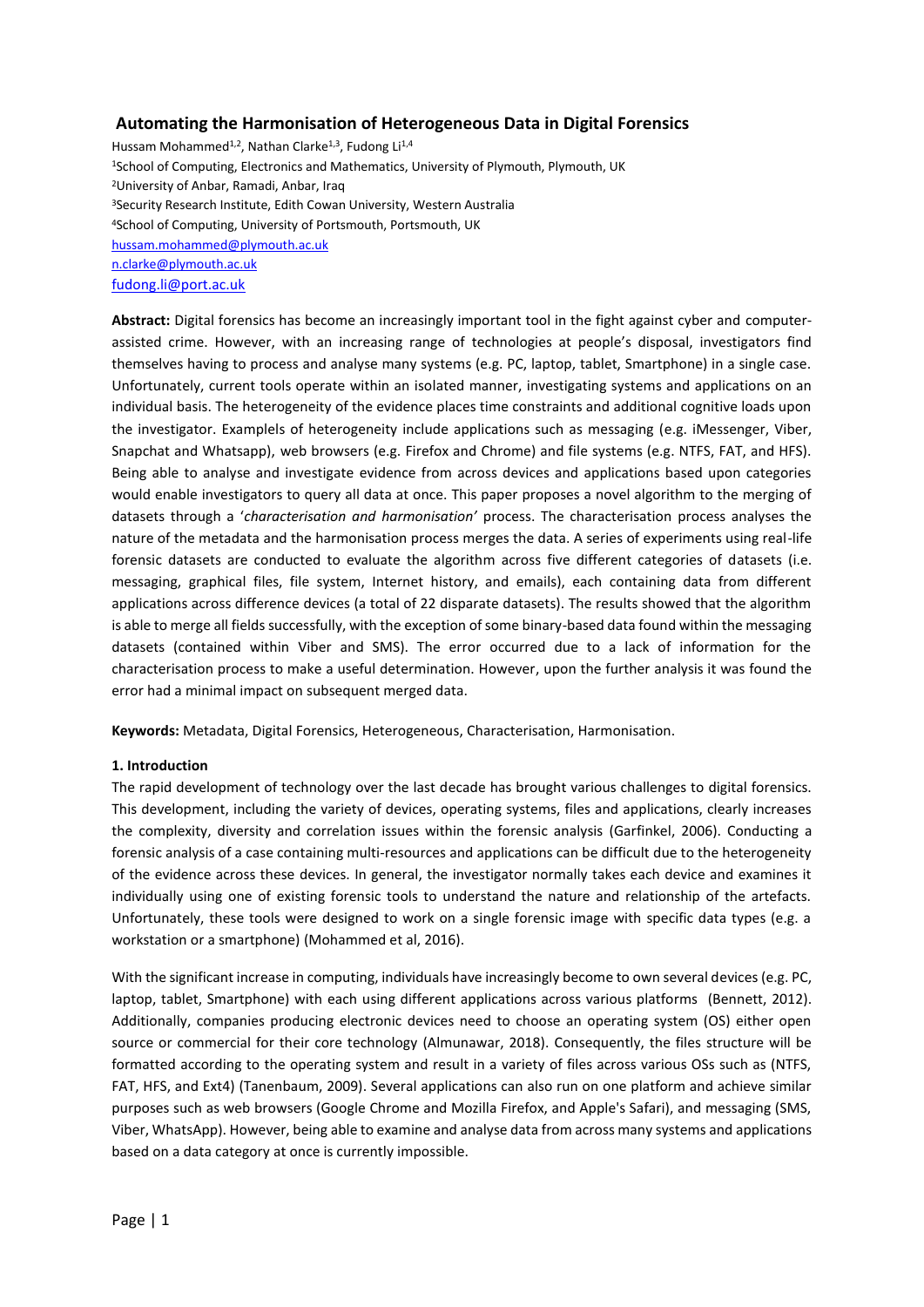Data categories, including files, databases, documents, pictures, media files, web browsers, etc., hold valuable information that can be used to answer some of the basic questions of a forensic investigation. Examples of the questions include, who did something to a file, when they did it and where it was carried out. Although a wide range of forensic tools and techniques exist both commercially and via open source (including Encase, AccessData FTK, and Autopsy), they only extract and analyse metadata for certain types of systems and applications (Ayers, 2009).

Recently, several researchers have tried to use metadata within the digital forensic domain to reconstruct the past events. The metadata describes the attributes of any files or applications in most digital resources (Guptill, 1999); it provides rich information about files that can lead to facilitate files processing using metadata instead of files themselves (Raghavan, 2014). Digital forensic cases can include several categories of similar metadata within a single forensic image or across multiple resources resulting in repeating the forensic process many times and increasing the workload of the investigator. Consequently, the automated correlation between the evidential artefacts from various sources is currently impossible. Therefore, in this paper, an automated approach for analysing and merging datasets by applying a novel algorithm of characterisation and harmonisation is proposed. This approach seeks to provide a fusion of similar metadata categories across multiple and heterogeneous resources within a single case. Consequently, it leads to overcome the heterogeneity issues and make the examination and analysis easier.

The remainder of the paper is structured as follows: Section 2 presents a literature review of the existing research which uses metadata in forensic investigations within single and heterogeneous resources. Section 3 describes the developed approach for metadata characterisation and harmonisation. Section 4 illustrates the entire architecture of proposed algorithms. Section 5 shows a comprehensive evaluation of the proposed via experimental results. The conclusion and future works are highlighted in Section 6.

#### **2. Background Literature**

To the best of authors' knowledge, there is no study trying to merge the datasets from across devices and applications based upon the metadata categories within the digital forensic domain. However, some researchers consider metadata as an evidentiary basis for the forensic process as it contains a rich information about electronic crimes. Therefore, a number of studies have utilised the metadata to achieve a particular purpose such as data reduction, correlation, evidential artefacts identification and many more. Regarding to the data reduction, Rowe and Garfinkel (2011) developed a tool (i.e. Dirim) to automatically determine anomalous or suspicious files in a large corpus by analysing the directory metadata of files (e.g. the filename, extensions, paths and size) via a comparison of predefined semantic groups and comparison between file clusters. Their experiment was conducted on a corpus consisting of 1,467 drive images with 8,673,012 files. The Dirim approach found 6,983 suspicious files based on their extensions and 3,962 suspicious files according to their paths. However, the main challenge with this approach is its inability to find hidden data in a file because the hidden data does not appear within the metadata of that file. It also analyses the data in each drive individually which leads to repeat the process multiple times.

Another effort was achieved by Dash and Campus (2014) to propose an approach to eliminate unrelated files for faster processing of large forensics data during the investigation by using five methods. These methods are hash values of files, frequent paths, frequent size, clustered creation, and uninteresting extensions. They tested the approach with different volumes of data that collected from various operating systems. Their experiment comprised of two steps: the first consisted of extracting frequent hashes, frequent paths, and frequent sizes to eliminate uninteresting files by matching them against NSRL-RDS database and hashsets.com hashsets; the second step was to cluster the files based on the creation time and unknown extensions for further elimination. The results of the experiment showed that an additional 2.37% and 3.4% of unrelated files were eliminated from Windows and Linux operating systems respectively. However, their approach can only be applied on file systems and applications will be excluded.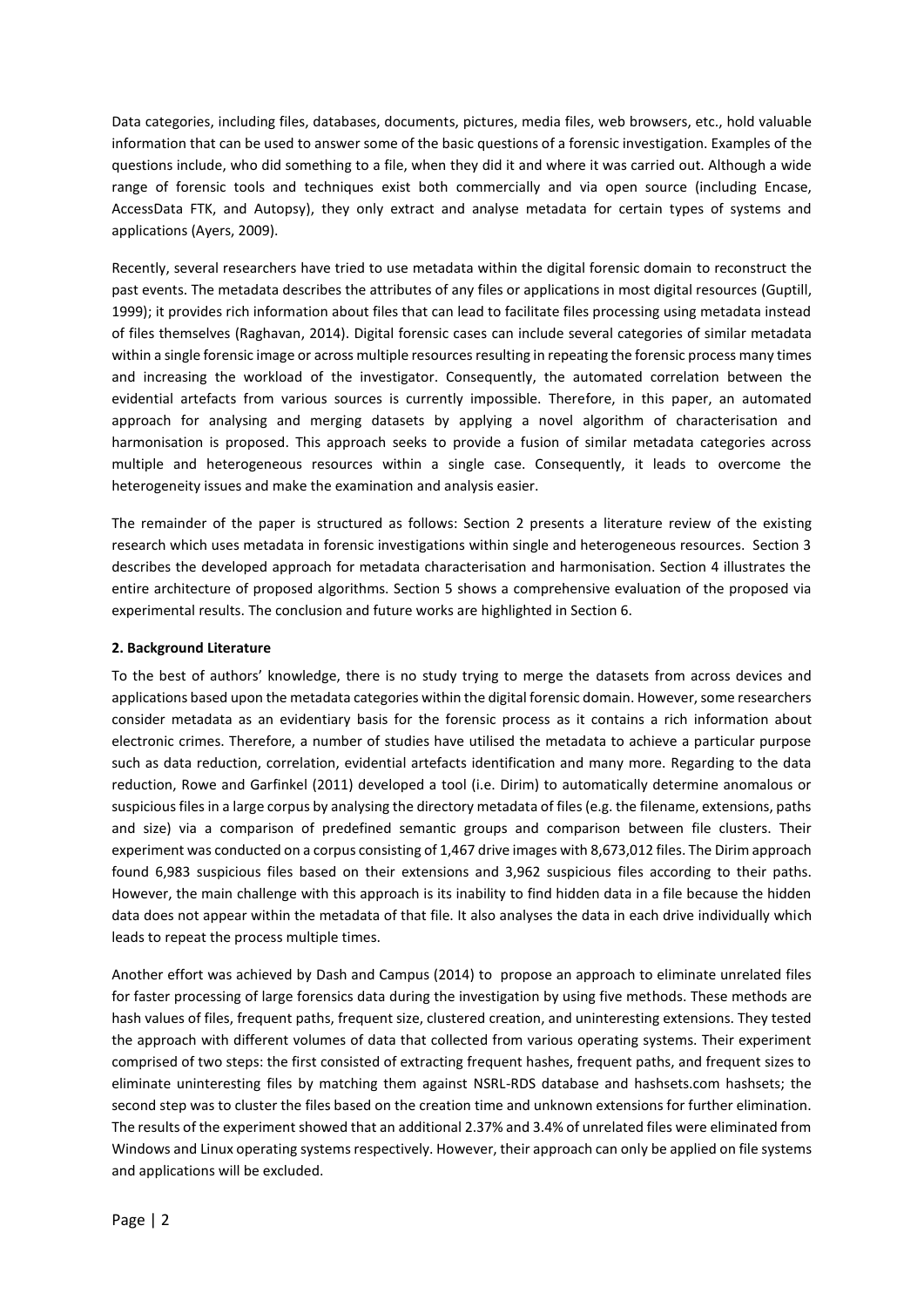With the concept of the heterogeneity in resources and the correlation between artefacts, Case et al. (2008) proposed a Forensics Automated Correlation Engine (FACE), which is used to discover evidential artefacts automatically and identify the correlation among them. The FACE provides automated parsing over five main objects, namely memory image, network traces, disk images, log files, and user accounting and configuration files. FACE was evaluated with a hypothetical scenario, and the application was successful as the authors claimed. However, this approach can be applied to a limited number of specific resources and has not been tested with multiple resources which contain similar datasets. Raghavan et al (2009) also proposed a four-layer Forensic Integration Architecture (FIA) to integrate evidence from multiple sources. The first layer (i.e. the evidence storage and access layer) provides a binary abstraction of all data acquired during the investigation; while the second layer (i.e. the representation and interpretation layer) has the capability to support various operating systems, system logs and mobile devices. The third layer (i.e. a meta-information layer) provides interface applications to facilitate metadata extraction from files. The fourth layer (i.e. the evidence composition and visualisation layer) is responsible for integrating and correlating information from multiple sources, and these combined sources can serve as comprehensive evidentiary information to be presented to a detective. As the FIA architecture was merely conceptualised via a car theft case study, further investigation would be required for the evaluation of its practicality. Additionally, there is no explanation about how the system will work if the resources contain similar evidential categories.

In attempting to find the evidential artefacts in an automated way, Al Fahdi et al. (2016) proposed an automated approach for identifying the evidence and speeding up the analysis process for computer forensics. Their approach mainly consists of three general steps: metadata extraction, clustering and automated evidence identification. Real forensic datasets have been utilised to apply their approach, and four metadata categories instead of files themselves have been chosen and extracted individually (i.e. File system, Email, EXIF and Internet history). They then used unsupervised pattern recognition to cluster evidential artefacts to aid the investigators to focus on the evidential files thereby saving their time and efforts. The Self-Organising Map (SOM) was utilized for automatically grouping the input data without any supervision. The investigator determined the number of clusters before the process starts. Afterward, the automated evidence profiler (AEP) algorithm was applied to analyse and identity the related artefacts across all metadata SOMs. The AEP contain two steps: first is to identify the first cluster based on prior work achieved in profiling criminal behaviour; the second step is to identify subsequent clusters using the timeline analysis of each file in the first cluster. Their experiment was conducted by using four forensic cases, where each case includes a single forensics image. The experiment based on clustering has shown that 93.5% of interesting artefacts were grouped in the top five clusters. While the AEP algorithm has presented acceptable results and shown that the algorithm can reduce the investigator's time to analyse the cases and present the relevant evidence in a report. However, their approach was only applied to single images with a limited number of metadata categories. Moreover, the AEP algorithm does not work with all cases because it depends on some prior work completed in profiling criminal behaviour to identify the first cluster. There might be new criminal behaviour cases which are not analysed yet.

As demonstrated above, existing studies have attempted to use metadata for forensic purposes; however, they either applied their approaches on a single forensic image or on several forensics images which are different in nature. For instance, these cases consist of a hard disk, network packets, a memory dump, and many others which they do not contain same evidential resources or datasets. In contrast, more forensics cases that include the same evidential artefacts coming from different resources become more common. Therefore, there is a need to merge datasets based on metadata categories to process them as a single image thereby saving the investigator's time and effort.

#### **3. An Automated Approach for Metadata Characterisation and Harmonisation**

The proposed approach seeks to provide an automated framework to merge similar datasets by characterising similar metadata categories and then harmonising them in a single dataset. This approach overcomes the heterogeneity issues and makes the examination and analysis easier by analysing and investigating the evidential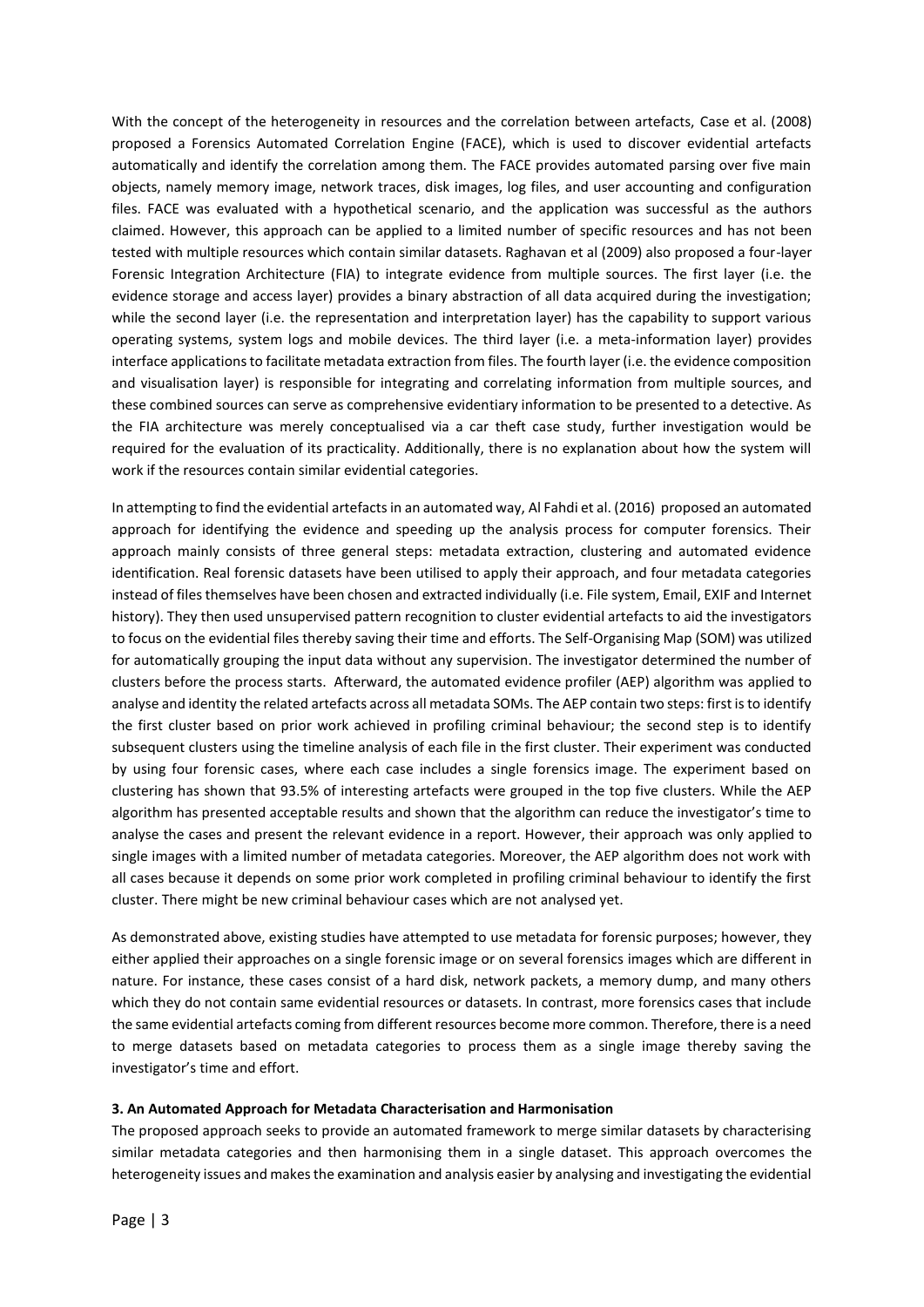artefacts across devices and applications based upon category to query data once. The proposed approach is illustrated in figure 1.

This approach utilises the metadata categories as a base to merge datasets; also, datasets that contain nonmetadata fields should be eliminated. For example, Skype and SMS applications contain fields describing the actual content of messages. Therefore, the variability of string can be used to identify meta from non-metadata fields because most metadata of a same field has a specific structure and format; and most non-metadata fields are in the string format. For instance, the dimension of an image is presented as (width x height) (e.g. 300x200, 2000x1500), and this pattern of string can be represented as (NxN) which means (Number, Letter x, Number). Additionally, the file name in most operating systems can be represented (Name.exetension) which means (String, Full Stop, Short String). Consequently, the string variability has the ability to analyse the string to produce a pattern that aids to find the similar metadata fields across multiple categories.



Figure 1: Metadata Characterisation and Harmonisation Process

The forensic cases can include several categories of similar metadata within a single forensic image or across multiple resources. This can lead to repeating the forensic process many times and increase the encumbrance placed upon the investigator. As a result, the automated approach for metadata characterisation and harmonisation splits the problem of merging the datasets into following aspects:

- How to characterise the metadata categories.
- How to merge and harmonise similar metadata categories.

The solution to the first problem can be achieved by using a rule-based system with a high level of fundamental conditions and rules. Rule-based systems are a method used to manipulate the knowledge to interpret information in a useful manner (Aronson et al, 2005). There is a limited number of the fundamental conditions utilised such as string, consistency, numerical, Boolean, and timestamp. The characterisation algorithm uses these rules and conditions which contain all the appropriate knowledge for matching similar categories. Regarding the string condition, the string variability algorithm will be utilised to produce a specific pattern which aids to check and match a similar field of strings across various categories. The consistency condition means that all the string values within the field should have a fixed length of string with the same pattern. While the numerical condition can be identified by measuring the range of the field within the category to match with another field in the compared category. Additionally, most files do have two sizes: physical and logical size with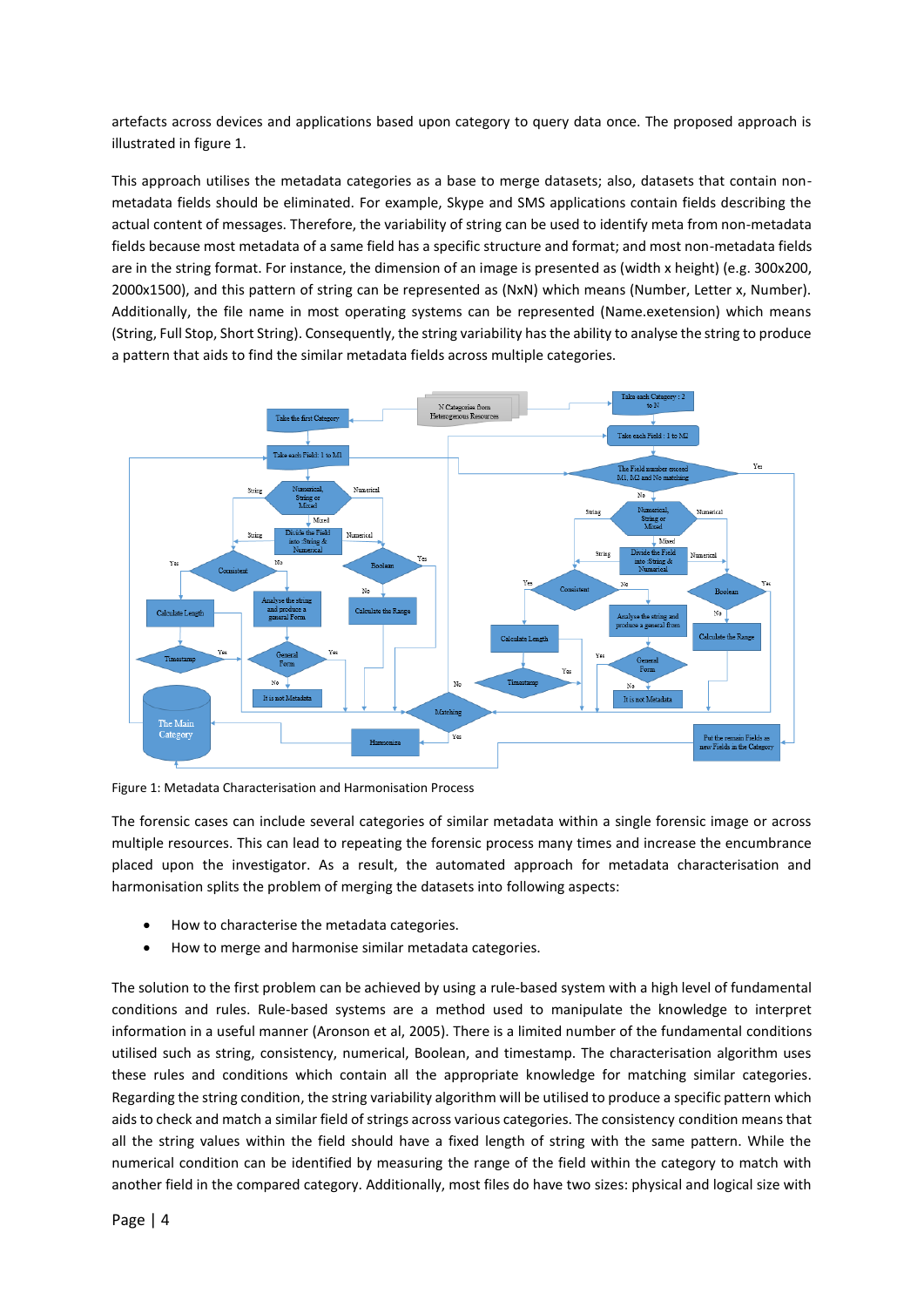a slight difference between them. The algorithm can identify the physical and logical size across various categories. The Boolean data type is a field with only two possible values: true or false. The timestamp is considered as a fundamental condition because it exists within most files and applications. This algorithm can characterise most of the timestamp formats across various categories. The final output of the characterisation process is a record that contains all similar metadata categories as shown in figure 2.

|                 | Category 1 (C1)  |                 |                     |                  |            |                    | Category 2 (C2) |           |                  |                 |                  |                   |                    |                  |                 |
|-----------------|------------------|-----------------|---------------------|------------------|------------|--------------------|-----------------|-----------|------------------|-----------------|------------------|-------------------|--------------------|------------------|-----------------|
|                 |                  |                 |                     |                  |            |                    |                 |           |                  |                 |                  |                   |                    |                  |                 |
|                 | <b>File Name</b> |                 | Path                |                  | Timestamp  | <b>Camera Name</b> |                 |           | <b>File Name</b> | Timestamp       |                  | <b>Size</b>       | <b>Camera Name</b> |                  |                 |
|                 | Image 1.jpg      |                 | C:file1/image 1.jpg |                  | 01/01/2017 | iPhone 6           |                 |           | photo 1.jpg      | 02-01-2017      |                  | 300x200           | <b>NIKON 7000</b>  |                  |                 |
|                 | Image 2.jpg      |                 | C:file1/image 2.jpg |                  | 04/01/2017 | iPhone 6           |                 |           | photo 2.jpg      | 05-02-2017      |                  | 250x400           | <b>NIKON 7000</b>  |                  |                 |
|                 | Image 3.jpg      |                 | C:file1/image 3.jpg |                  | 08/01/2017 | iPhone 6           |                 |           | photo 3.jpg      | 12-03-2017      |                  | 500x311           | <b>NIKON 7000</b>  |                  |                 |
|                 | Image 4.jpg      |                 | C:file1/image 4.jpg |                  | 09/01/2017 | iPhone 6           |                 |           | photo 4.jpg      | 15-03-2017      |                  | 400x300           | <b>NIKON 7000</b>  |                  |                 |
| Record File     |                  |                 |                     |                  |            |                    |                 |           |                  |                 |                  |                   |                    |                  |                 |
| Category<br>No. | Field No.<br>(F) | Type            | Category<br>No.     | Field No.<br>(F) | Type       | Category<br>No.    | $\mathbf{F}$    | Field No. | Type             | Category<br>No. | Field No.<br>(F) | Type              | Category<br>No.    | Field No.<br>(F) | Type            |
| C1              | F1               | String<br>(S.S) | C1                  | F <sub>3</sub>   | Timestamp  | C1                 | F4              |           | String<br>(SN)   | C1              | F2               | String<br>(S/S.S) | C <sub>2</sub>     | F <sub>3</sub>   | String<br>(NxN) |
| C2              | F1               | String<br>(S.S) | C <sub>2</sub>      | F2               | Timestamp  | C2                 | F4              |           | String<br>(SN)   |                 |                  |                   |                    |                  |                 |

Figure 2: Characterisation Process

The second problem can be solved by applying the harmonisation algorithm which utilises to merge the similar categories based on the characterisation record. It can adjust the differences and inconsistencies among different measurements, methods, procedures, schedules, specifications, or systems to make them uniform or mutually compatible. Many fields within the metadata categories are stored in various forms across heterogeneous systems (i.e. timestamp, phone number, and file size). For example, the timestamp can be stored in several forms such as ('yyyy-MM-dd', 2014-04-19), ('dd/MM/yyyy', 19/04/2014), ('dd.MM.yyyy', 19.04.2014) ('yyyy-MM-dd''T''HH:mmXXX', 2014-04-19T21:41-04:00) or can be formed as a Unix timestamp which is just number with 10 digit or 13 digit. Likewise, phone numbers can be represented in different ways (i.e. they can be stored with country codes or area codes). Additionally, the country code can be placed in a varchar type (e.g. +91-9654637894). The file size can also be saved in variety units of measurement (i.e. it is measured from the lowest to the highest in bits, bytes, kilobytes, megabytes, gigabytes. Consequently, the core of harmonisation process to merge the similar categories in a systematically way and make them uniform as illustrated in table 1.

| <b>File Name</b> | Timestamp     | <b>Camera Name</b> | Path                         | <b>Size</b> |
|------------------|---------------|--------------------|------------------------------|-------------|
| Image 1.jpg      | 01 Jan 2017   | iPhone 6           | C:file1/image 1.jpg          |             |
| Image $2.jpg$    | 04 Jan 2017   | iPhone 6           | C:file1/image 2.jpg          |             |
| Image $3.jpg$    | 08 Jan 2017   | iPhone 6           | $C:$ file $1/$ image $3.jpg$ |             |
| Image 4.jpg      | 09 Jan 2017   | iPhone 6           | C:file1/image 4.jpg          | ۰           |
| photo 1.jpg      | 02. Jan 2017  | <b>NIKON 7000</b>  |                              | 300x200     |
| photo 2.jpg      | 05 Feb 2017   | <b>NIKON 7000</b>  |                              | 250x400     |
| photo 3.jpg      | 12 March 2017 | <b>NIKON 7000</b>  |                              | 500x311     |
| photo 4.jpg      | 15 March 2017 | <b>NIKON 7000</b>  |                              | 400x300     |

Table 1: Harmonisation Process

### **4. System Architecture for Merging Multi-Images in Digital Forensics**

The proposed architecture attempts to bridge the gap between several evidential resources included in a single case. It aims to decrease the burden on the investigator by merging similar datasets from multi-resources and producing a single forensic image thereby dealing with all data at once. To achieve this, preliminary steps should be undertaken to prepare the datasets before merging them. These steps include resources acquisition, data carving, and hashing (pre-processing), and metadata extraction. Therefore, all available suspect resources within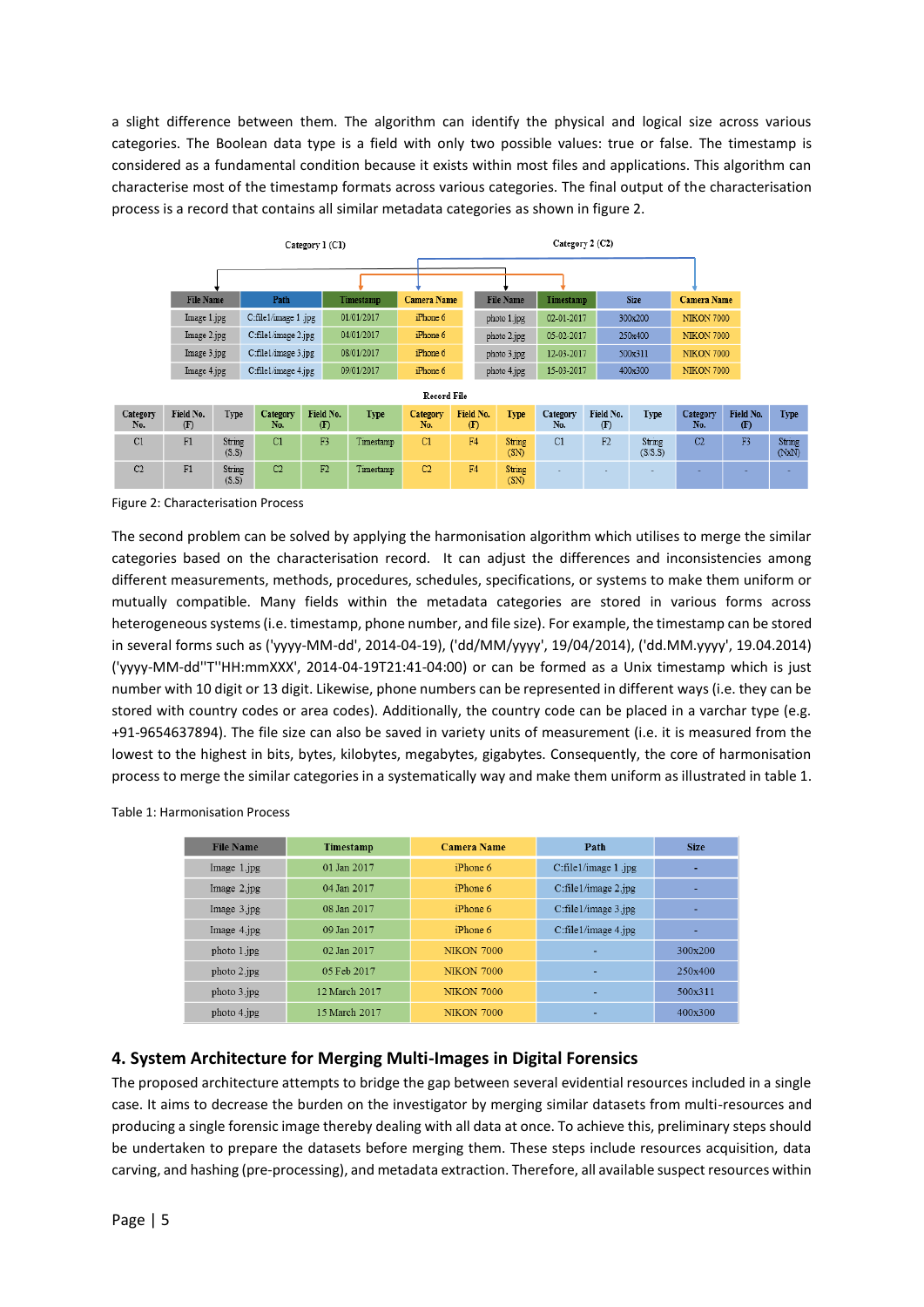a single case should be acquired in a forensically sound manner to produce forensic images becoming authentic, reliably obtained, and admissible. The pre-process step can recover and extract files from the unallocated file system space (i.e. data carving), it then finds the hash values of all files for identification, verification, and authentication purposes. Having established that the metadata can help to recognise patterns, establish timelines, and point to gaps in the datasets, it can aid to correlate the evidential artefact in the digital investigation. Therefore, automated process of metadata extraction undertakes to obtain the suitable information (metadata) for the digital forensic process. This information can be extracted or created from any file or application such as file systems, network packets, databases and many more. However, a number of metadata categories might contain fields which are not metadata. Thus, the meta and mon-metadata identification process eliminates these fields, but at same time it considers an optional step as it can only be applied to specific categories. Afterward, the characterisation process identifies and analyse the nature and the types of datasets in order to merge them using the harmonisation process. The entire system is illustrated in figure 3.



Figure 3: Overview of Proposed Process

#### **5. Experimental Evaluation**

#### **5.1 Methodology**

The purpose of the experiment is to evaluate and validate that the characterisation and harmonisation. The following aims are defined:

To differentiate between metadata and non-metadata,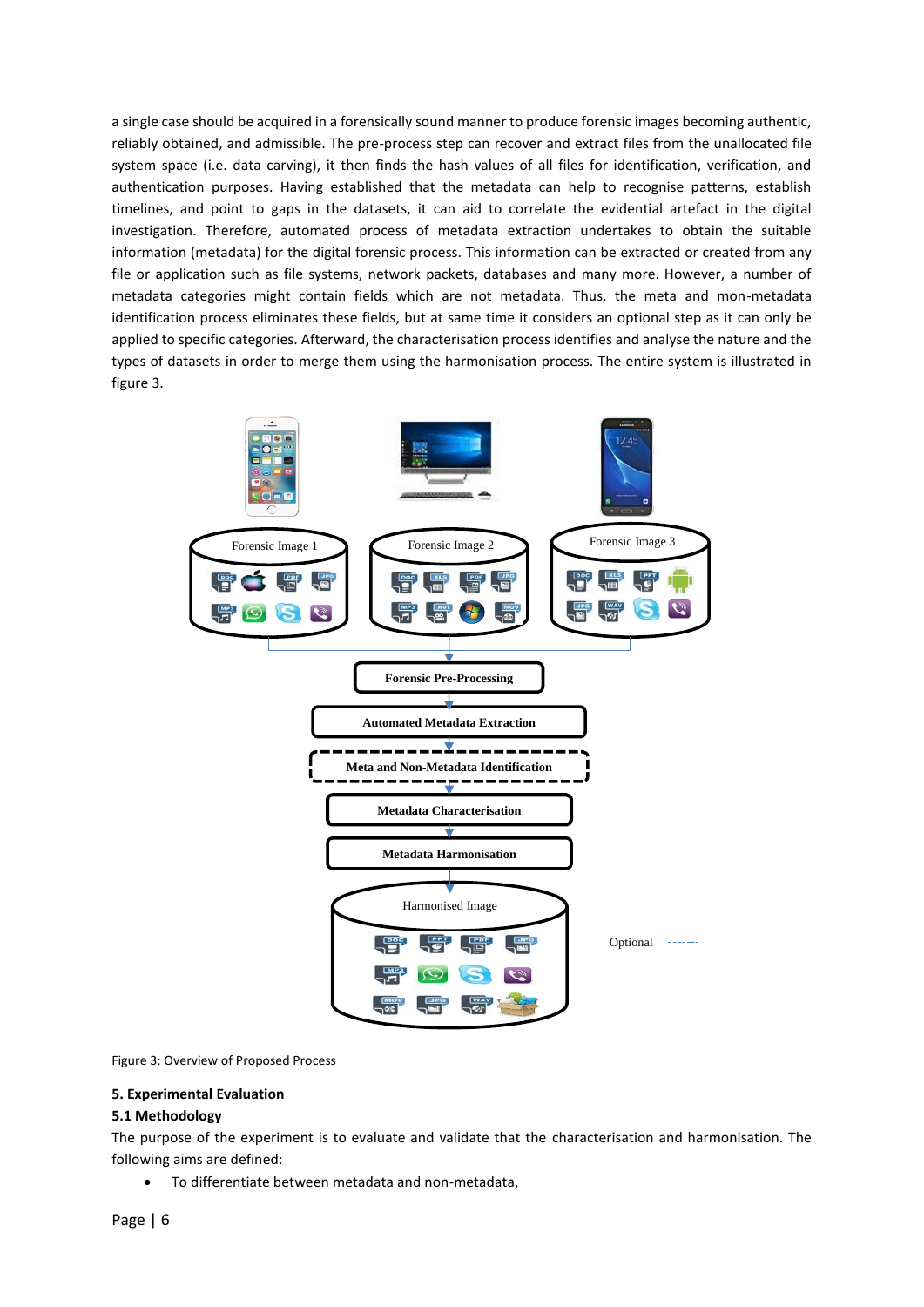- To identify the metadata categories which are equivalent,
- To merge similar categories.

There is a need to access real forensic data to make the entire experiment more reliable. As such the experiments have been conducted using five images of real forensic data from multiple resources such as smartphones, computers, and external hard drives. The experiment considered these evidential resources as a single case to validate the proposed framework. In addition, to support the limited number of real cases, an artificial forensic image has also been used to validate the reliability and effectiveness of the algorithms. Therefore, six forensics images were provided. The public image (image 1) was generated by the National Institute of Standards and Technology (NIST) (NIST, 2015). This image is an artificial image describing the computer of a suspected person who tried leak sensitive information related to the newest technology in his company. The remained images were obtained from Iraq, and contain information of various crimes committed by convicted criminals. During the metadata extraction phase, various metadata were generated and extracted from these resources as illustrated in table 1 such as file systems and applications.

| Id             |                            | <b>OS</b>                | <b>Evidence Type</b>     |             |              |                                    |         |  |  |
|----------------|----------------------------|--------------------------|--------------------------|-------------|--------------|------------------------------------|---------|--|--|
|                | <b>Type</b>                |                          | <b>Messaging</b>         | Pics.       | File List    | Internet                           | Emails  |  |  |
| 1              | Personal Computer          | <b>Microsoft Windows</b> | ٠                        | <b>EXIF</b> | <b>NTFS</b>  | Chrome, Mozella                    | Outlook |  |  |
| $\overline{2}$ | Smart phone                | Android                  | <b>SMS</b>               | <b>EXIF</b> | Ext4         | Samsung Internet<br><b>Browser</b> |         |  |  |
| 3              | <b>External Hard Drive</b> |                          |                          | <b>EXIF</b> | <b>FAT32</b> |                                    |         |  |  |
| 4              | <b>Personal Computer</b>   | <b>Microsoft Windows</b> | $\overline{\phantom{a}}$ | <b>EXIF</b> | <b>NTSF</b>  | Chrome                             |         |  |  |
| 5              | <b>Personal Computer</b>   | <b>Microsoft Windows</b> | ٠                        | <b>EXIF</b> | <b>NTSF</b>  | Chrome                             | Outlook |  |  |
| 6              | Smart Phone                | Android                  | Viber, SMS               | <b>EXIF</b> | Ext4         |                                    |         |  |  |

Table 2: Overview of Experimental Datasets

The metadata of these images was exported into individual Comma Separated Value (CSV) files. A number of CSV files contains missing metadata features within the same category because they have been extracted from heterogeneous resources. For instance, the EXIF metadata, which is extracted from smartphone datasets, has completed metadata features such as filename, timestamp, camera manufacturer and model, size of image file, size of the image (width x height), IOS, latitude, longitude, and GPS timestamp. The EXIF metadata within computer datasets, however, contains missing features such as IOS, latitude, longitude, and GPS timestamp. Similarly, the internet browsing metadata is differentiated across the forensic images based on platforms and applications. In computer images, there are two browsers (Firefox and Chrome) which they have features such as URL, visit count, visit timestamp, referrer URL, title, and profile. Whereas the smartphone browsers only have (URL, visit count, visit timestamp). The smartphones images contain SMS and Viber application, and both of them serve to send and receive messages. Many features between SMS and Viber are similar such as account number, sending timestamp, delivery timestamp, message body, status, seen, and recipient number; as well as they contain binary-based data such as opened, deleted, seen, etc. Regarding the file system, heterogeneous operating systems (OS) are included across these images, but most of these OS hold common features as file name, timestamp, size, etc. Likewise, the emails of two images include mutual features in addition to email body that represents as a non-metadata characteristic.

#### **5.2 Results**

All the metadata categories within the six images (a total of 22 disparate datasets) were provided to the system in a single instance. As illustrated in table 1, there are three categories (email, Viber, and SMS) containing nonmetadata fields. Therefore, the meta from non-metadata identification based upon email, Viber, SMS categories was achieved successfully, and all non-metadata fields were automatically eliminated.

In order to identify the categories, the characterisation process was utilised to generate a record file. This record contains the categories that are similar as represented in section 3. To make it clear, the algorithm takes a dataset and checks it with all datasets in sequence. Then, it will count the number of identical fields (I) within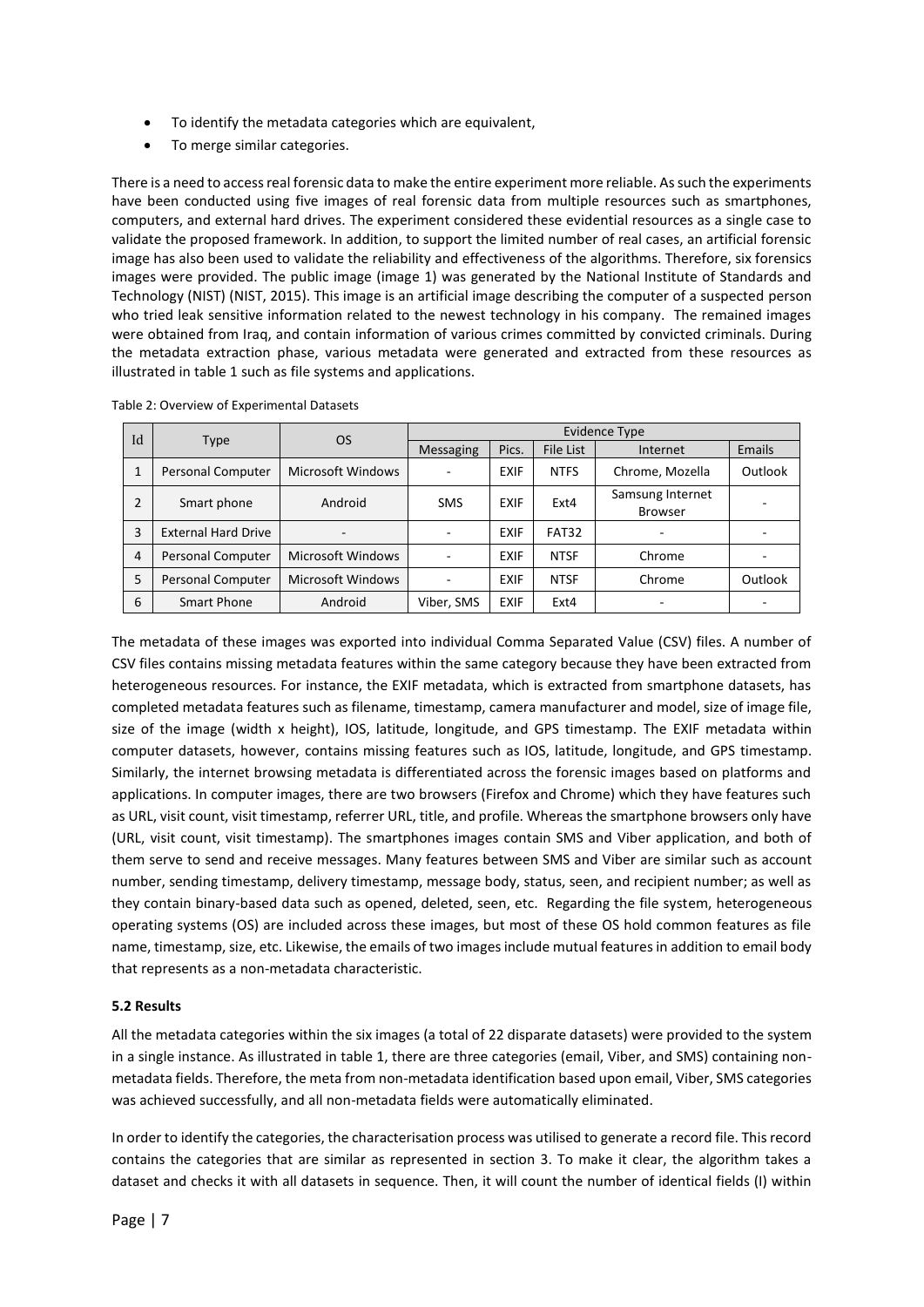the compared datasets against different fields (D). There is a threshold used to decide whether the two datasets are similar or not. This threshold has been modified five times to obtain the ultimate threshold as shown in table 2. The experiment results prove that when the threshold of I is greater than or equal to D the best results can be obtained. Consequently, the algorithm creates the record which contains the similar files.

|                | Threshold  | True Positive (Merged Correctly) |       | False Positive (Merged Incorrectly) |       |  |
|----------------|------------|----------------------------------|-------|-------------------------------------|-------|--|
|                |            | Files Num.                       | %     | Files Num.                          | %     |  |
|                | I < D      |                                  |       | フフ                                  | 100   |  |
| $\overline{2}$ | $I \leq D$ |                                  | 18.18 | 18                                  | 81.82 |  |
| 3              | $I == D$   |                                  | 36.36 | 14                                  | 63.64 |  |
| $\overline{4}$ | $I \ge D$  | 22                               | 100   |                                     |       |  |
| 5              | l > D      | 14                               | 63.64 |                                     | 36.36 |  |

Table 3: Experimental results for 22 CSV files

Table 2 shows the impact upon the performance of characterisation algorithm across different thresholds. The worst results have been obtained when using the threshold of I less than D, where the algorithm matched the files which are completely different. When the threshold of I less than or equal D matched only four files properly with 18.18 % of the true positive. By using the equality threshold, the results were enhanced a little with only eight files matched out of 22 files, and this is still unacceptable. While the threshold of I greater than D showed a good rate of matching compared with aforementioned thresholds with 63.64 of the true positive. Ultimately, the threshold of I greater than or equal to D gave the best results with 100% of the true positive. Noticeably, this threshold might be changeable according to the nature of the study cases and their metadata categories.

To merge the similar categories, the harmonisation algorithm took the record file and the CSV files. The algorithm was able to merge and produce new five CSV files representing the main five categories. The main five categories were SMS and Viber together, EXIF, emails, file list, and Internet browsing metadata. In addition, the performance and the accuracy of this algorithm completely depend on the record which is generated by the characterisation algorithm. Accordingly, it merges and harmonises the similar categories together in one file. Although the results of this algorithm are encouraging, there are some errors detected due to the only the binary-based data that exists within the Viber and SMS categories. Only two fields of binary data within each category were wrongly merged. These were the seen field merged with the deleted field, and the read field merged with a hidden field. However, the binary data represents with only two values: 0 or 1 and does not contain valuable information compared with other fields of SMS and Viber categories.

## **6. Conclusions & Future Work**

The evidentiary nature of digital forensics has changed over the years and cases increasingly contain Multiple devices and applications. Existing digital forensic tools are struggling to keep pace in achieving modern forensic investigations such as examining and analysing many systems and applications at once. Therefore, this paper has proposed and demonstrated an automated approach for metadata characterisation and harmonisation to overcome the heterogeneity issues. In the experimental study, the live forensic data has been utilised to evaluate the novel process. The results have shown that the characterisation and harmonisation process can be appropriated to merge and create a common standard across different formats for a similar metadata category. Although the harmonisation algorithm has not been able to merge all binary data fields, the binary data has the minimal valuable information within the investigation process. Future research will focus upon developing the harmonisation process to make it more accurate by using an intelligent procedure to merge the similar fields. A further evaluation also requires to be undertaken upon wide range of technologies and applications to make the characterisation and harmonisations algorithms more generalise in practice.